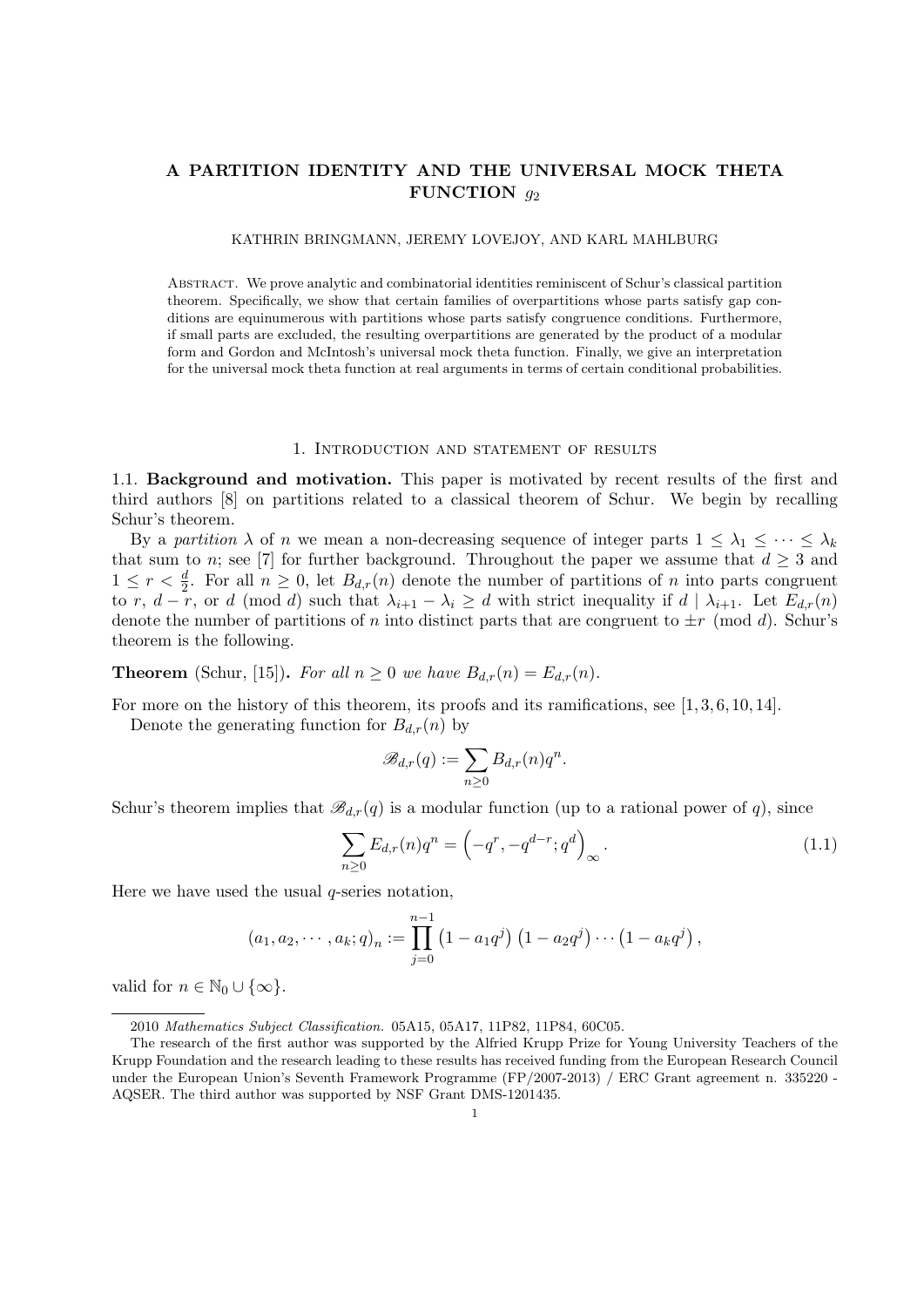Now let  $C_{d,r}(n)$  denote the number of partitions enumerated by  $B_{d,r}(n)$  that also satisfy the additional restriction that the smallest part is larger than *d*. Denote the generating function for  $C_{d,r}(n)$  by

$$
\mathscr{C}_{d,r}(q) := \sum_{n \geq 0} C_{d,r}(n) q^n.
$$

Motivated by an observation of Andrews [3], the first and third authors recently showed that  $\mathscr{C}_{d,r}(q)$  is not a modular form, but is instead the product of the modular form  $\mathscr{B}_{d,r}(q)$  and a certain specialization of the "universal" mock theta function,

$$
g_3(x; q) := \sum_{n \geq 0} \frac{q^{n(n+1)}}{(x, q/x; q)_{n+1}}.
$$

**Theorem** (see Theorem 1.2 of [8])**.** *We have*

$$
\mathscr{C}_{d,r}(q) = \mathscr{B}_{d,r}(q)g_3\left(-q^r; q^d\right). \tag{1.2}
$$

The universal mock theta function  $q_3(x; q)$  is so-named because Hickerson [12, 13] and Gordon and McIntosh [11] have shown that each of the classical *odd* order mock theta functions may be expressed, up to the addition of a modular form, as a specialization of  $g_3(x; q)$ . There is a second universal mock theta function,

$$
g_2(x;q) := \sum_{n\geq 0} \frac{(-q;q)_n q^{\frac{n(n+1)}{2}}}{(x,q/x;q)_{n+1}},\tag{1.3}
$$

which corresponds to the classical *even* order mock theta functions [11]. It was a search for an analogue of  $(1.2)$  with  $g_2(x; q)$  in place of  $g_3(x; q)$  that led to what follows.

1.2. **Statement of Results.** An *overpartition*  $\lambda$  of *n* is a partition of *n* in which the final occurrence of an integer may be overlined. Define the  $4 \times 4$  matrix  $A_{d,r}$  by

$$
\overline{A}_{d,r} = \frac{\overline{r}}{d-r} \begin{pmatrix} \overline{r} & \overline{d-r} & \overline{d} & d \\ d & 2r & d+r & r \\ 2d-2r & d & 2d-r & d-r \\ 2d-r & d+r & 2d & d \\ d-r & r & d & 0 \end{pmatrix} .
$$
\n(1.4)

The rows and columns are indexed by  $\overline{r}$ ,  $\overline{d-r}$ ,  $\overline{d}$ , and  $d$ , so that, for example,  $\overline{A}_{d,r}(\overline{d}, \overline{d-r}) = d+r$ . We consider overpartitions into parts congruent to  $r$ ,  $d - r$ , or  $d \pmod{d}$ , where only multiples of *d* may appear non-overlined. For  $n \geq 0$ , let  $\overline{B}_{d,r}(n)$  denote the number of such overpartitions  $\lambda$  of *n* where

- (*i*) The smallest part is  $\overline{r}$ ,  $\overline{d-r}$ ,  $\overline{d}$ , or 2*d* modulo 2*d*;
- (*ii*) For  $u, v \in \{\overline{r}, \overline{d-r}, \overline{d}, d\}$ , if  $\lambda_{i+1} \equiv u \pmod{d}$  and  $\lambda_i \equiv v \pmod{d}$ , then  $\lambda_{i+1} \lambda_i \ge$  $\overline{A}_{d,r}(u,v);$
- (*iii*) For  $u, v \in {\overline{\tau}}, \overline{d-r}, \overline{d}, d$ , if  $\lambda_{i+1} \equiv u \pmod{d}$  and  $\lambda_i \equiv v \pmod{d}$ , then  $\lambda_{i+1} \lambda_i \equiv$  $\overline{A}_{d,r}(u, v)$  (mod 2*d*). In words, the *actual* difference between two parts must be congruent modulo 2*d* to the *smallest allowable* difference.

Denote the generating function for  $\overline{B}_{d,r}(n)$  by

$$
\overline{\mathscr{B}}_{d,r}(q) := \sum_{n\geq 0} \overline{B}_{d,r}(n) q^n.
$$

Our first result is that  $\overline{\mathscr{B}}_{d,r}(q)$  is a quotient of infinite products that is essentially a modular form of weight *−*1*/*2.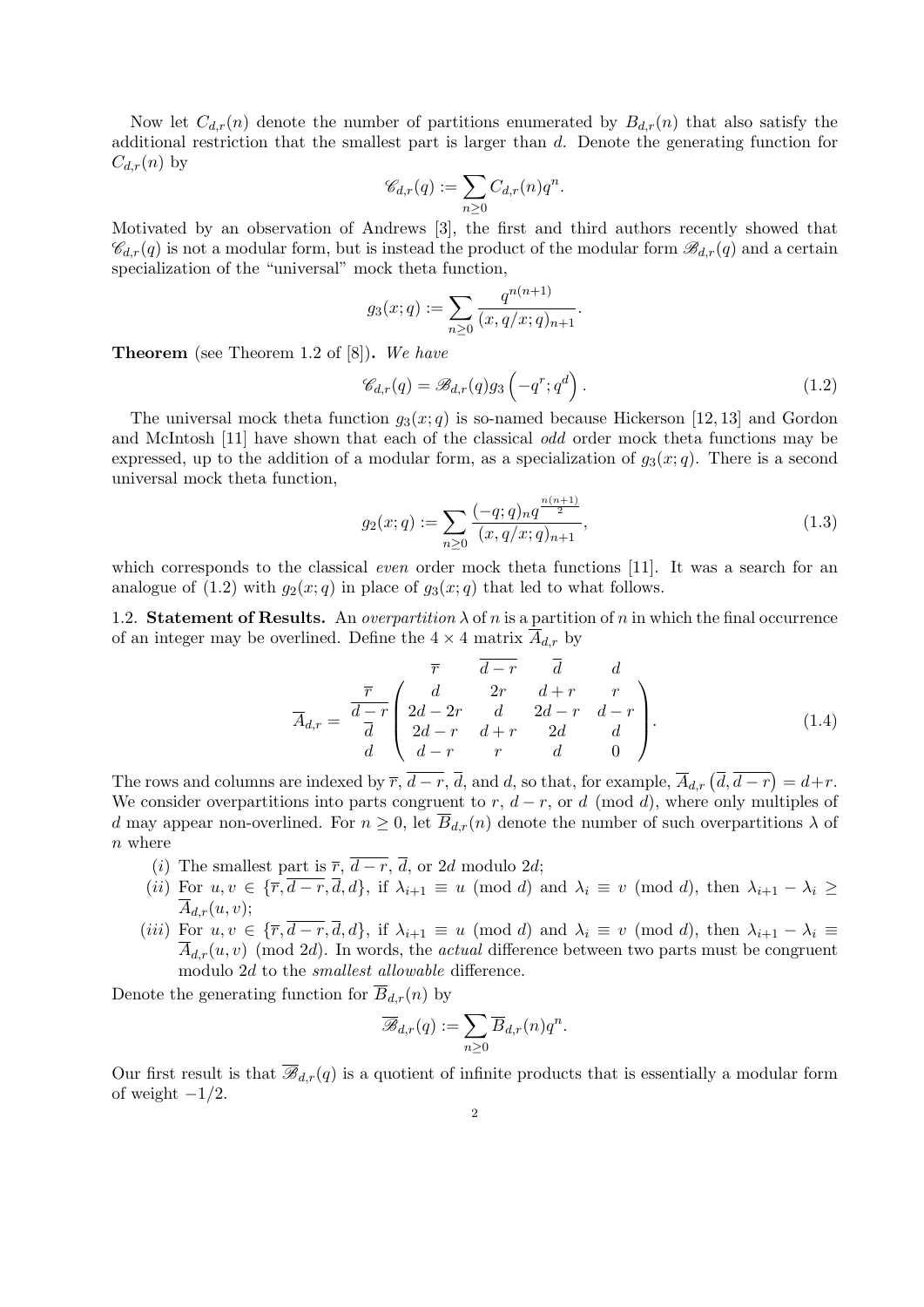**Theorem 1.1.** *We have*

$$
\overline{\mathscr{B}}_{d,r}(q) = \frac{\left(-q^r, -q^{d-r}; q^d\right)_{\infty}}{\left(q^{2d}; q^{2d}\right)_{\infty}}.
$$

An immediate corollary is the following combinatorial identity.

**Corollary 1.2.** Let  $\overline{E}_{d,r}(n)$  denote the number of partitions of *n* into distinct parts congruent to  $\pm r$  (mod *d*) and unrestricted parts divisible by 2*d.* Then for all  $n \geq 0$ , we have  $\overline{B}_{d,r}(n) = \overline{E}_{d,r}(n)$ *.* 

To illustrate this identity, let  $d = 3$ ,  $r = 1$ , and  $n = 15$ . Then  $\overline{E}_{3,1}(15) = 14$ , the relevant partitions being

$$
(1, 2, 4, 8), (1, 2, 5, 7), (1, 2, 6, 6), (1, 2, 12), (1, 4, 10), (1, 6, 8), (1, 14),(2, 5, 8), (2, 6, 7), (2, 13), (4, 5, 6), (4, 11), (5, 10), (7, 8).
$$

The matrix  $\overline{A}_{3,1}$  is

$$
\begin{array}{c}\n\overline{1} & \overline{2} & \overline{3} & 3 \\
\overline{1} & 3 & 2 & 4 & 1 \\
\overline{2} & 4 & 3 & 5 & 2 \\
\overline{3} & 5 & 4 & 6 & 3 \\
3 & 2 & 1 & 3 & 0\n\end{array}
$$

and we find that  $\overline{B}_{3,1}(15) = 14$  as well, the relevant overpartitions being

$$
(\overline{1},3,3,3,\overline{5}), (\overline{1},3,\overline{4},\overline{7}), (\overline{1},3,\overline{5},6), (\overline{1},3,\overline{11}), (\overline{1},\overline{5},\overline{9}),(\overline{2},3,3,3,\overline{4}), (\overline{2},3,\overline{4},6), (\overline{2},3,\overline{10}), (\overline{2},\overline{4},\overline{9}), (\overline{2},\overline{5},\overline{8}), (\overline{3},6,6), (\overline{3},12), (6,\overline{9}), (\overline{15}).
$$

*Remarks.*

*1.* Note that appealing to overpartitions in the definition of  $\overline{B}_{d,r}(n)$  is convenient but not strictly necessary. In particular, in an overpartition counted by  $\overline{B}_{d,r}(n)$ , a given multiple of *d* may occur overlined or non-overlined, but not both. Moreover, if the overlines are omitted, then the conditions defining  $\overline{B}_{d,r}(n)$  ensure that there is no ambiguity when reading the partition from smallest part to largest part.

2. Corollary 1.2 is reminiscent of Schur's theorem if we observe that in the definition of  $B_{d,r}(n)$ , requiring  $\lambda_{i+1} - \lambda_i \geq d$  with strict inequality if  $d | \lambda_{i+1}$  is equivalent to requiring that if  $\lambda_{i+1} \equiv u$ (mod *d*) and  $\lambda_i \equiv v \pmod{d}$ , then  $\lambda_{i+1} - \lambda_i \geq A_{d,r}(u, v)$ , where

$$
A_{d,r} := \begin{array}{cc} & r & d-r & d \\ r & & d+2r & d+r \\ d-r & 2d-r & d & 2d-r \\ d & 2d-r & d+r & 2d \end{array}.
$$

Indeed, the 3 × 3 matrix in the upper-left of  $\overline{A}_{d,r}$  is  $A_{d,r}$  with the  $(r, d-r)$  entry replaced by 2*r*.

Next we define  $\overline{C}_{d,r}(n)$  to be the number of overpartitions of *n* satisfying conditions *(ii)* and *(iii)* in the definition of  $\overline{B}_{d,r}(n)$ , with condition (*i*) modified to read that the smallest part is congruent to  $d, \overline{d+r}, \overline{2d-r}$  or  $\overline{2d}$  modulo 2*d*. (Observe that there is no overlap between the overpartitions counted by  $\overline{B}_{d,r}(n)$  and  $\overline{C}_{d,r}(n)$ , unlike the case of  $B_{d,r}(n)$  and  $C_{d,r}(n)$ .) Denote the generating function for  $\overline{C}_{d,r}(n)$  by

$$
\overline{\mathcal{C}}_{d,r}(q) := \sum_{n\geq 0} \overline{C}_{d,r}(n) q^n.
$$
\n(1.5)

We show that  $\overline{\mathscr{C}}_{d,r}(q)$  is the product of  $\overline{\mathscr{B}}_{d,r}(q)$  and a specialization of  $g_2(x; q)$ , as follows.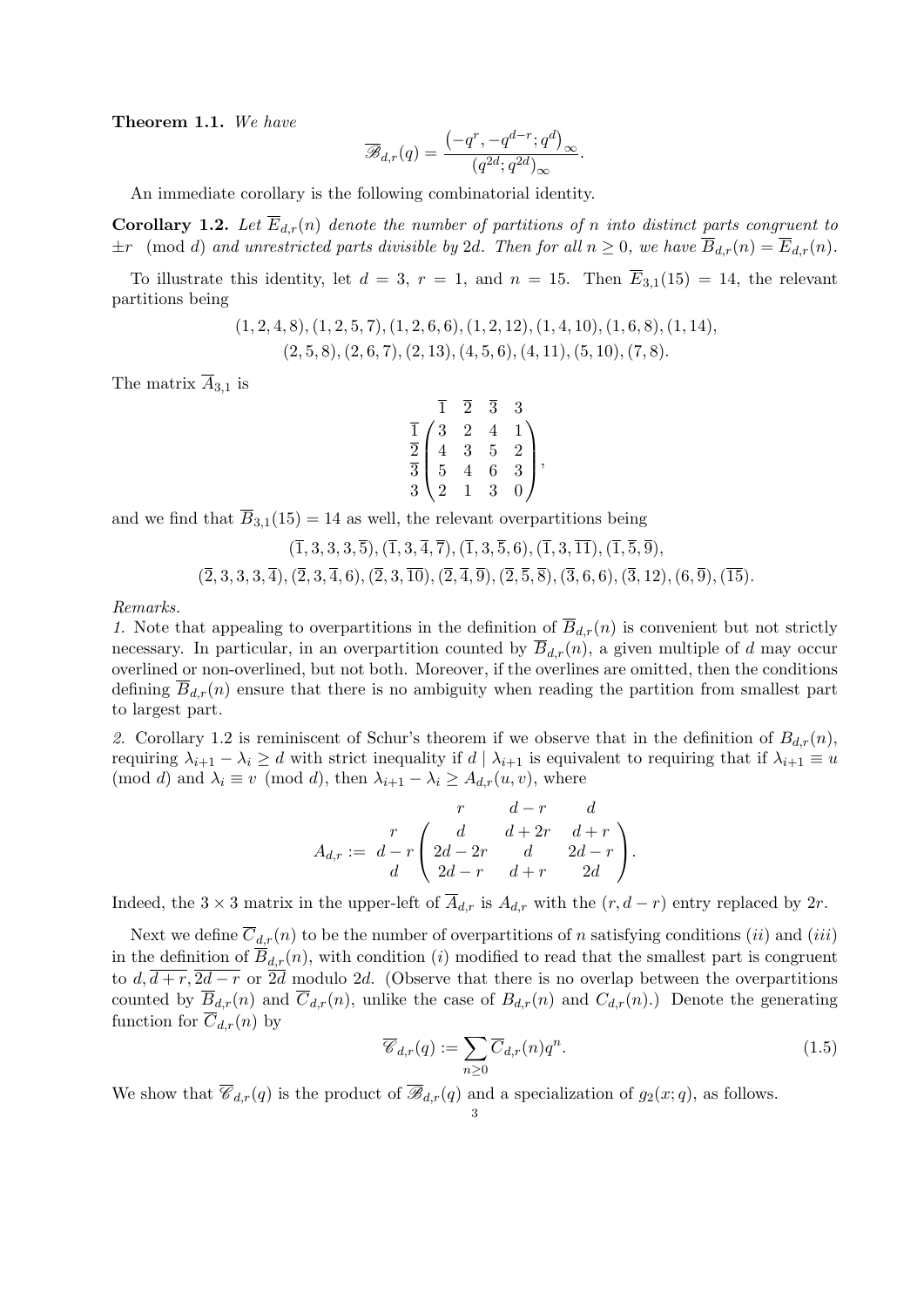**Theorem 1.3.** *We have*

$$
\overline{\mathscr{C}}_{d,r}(q) = \overline{\mathscr{B}}_{d,r}(q) \cdot g_2\left(-q^r; q^d\right). \tag{1.6}
$$

This means that  $g_2(-q^r; q^d)$  essentially plays the role of a combinatorial correction factor that describes the difference between the enumeration functions  $\overline{B}_{d,r}$  and  $\overline{C}_{d,r}$ .

Our final result describes a relationship between  $\overline{C}_{d,r}(n)$  and events in certain probability spaces with infinite sequences of independent events. In particular, we find an interpretation in terms of conditional probabilities for the universal mock theta function  $g_2(x; q)$  evaluated at real arguments; the precise definitions for the following result are found in Section 3.

**Theorem 1.4.** Suppose that  $0 < q < 1$  is real. There are events Y and Z in a certain probability *space such that*

$$
\mathbf{P}(Y | Z) = g_2\left(-q^r; q^d\right).
$$

*Remark.* Since probabilities are between 0 and 1, Theorem 1.4 immediately implies that for real  $0 \leq q < 1$  we have the bound

$$
g_2\left(-q^r;q^d\right)<1.
$$

The remainder of the paper is structured as follows. In the next section we prove Theorems 1.1 and 1.3 using combinatorial and analytic techniques from the theory of hypergeometric *q*-series. In Section 3 we prove Theorem 1.4 by describing certain probability spaces with infinite sequences of independent events. We conclude in Section 4 with a brief discussion of open questions arising from this work.

### 2. Generating functions, *q*-difference equations, and identities

In this section we prove Theorems 1.1 and 1.3 by deriving and solving *q*-difference equations satisfied by the generating functions for the relevant overpartitions.

Let  $\overline{B}_{d,r}(m,n)$  (resp.  $\overline{C}_{d,r}(m,n)$ ) denote the number of overpartitions counted by  $\overline{B}_{d,r}(n)$  (resp.  $\overline{C}_{d,r}(n)$  having *m* parts. Define

$$
\overline{f}_{d,r}(x) = \overline{f}_{d,r}(x;q) := \sum_{m,n \geq 0} \overline{B}_{d,r}(m,n)x^m q^n,
$$

and note that we have

$$
\frac{\overline{f}_{d,r}(xq^d)}{1-xq^d} = \sum_{m,n\geq 0} \overline{C}_{d,r}(m,n)x^m q^n.
$$

Our goal is to find hypergeometric *q*-series for the cases

$$
\overline{\mathcal{B}}_{d,r}(q) := \sum_{n\geq 0} \overline{B}_{d,r}(n) q^n = \overline{f}_{d,r}(1;q),
$$
\n
$$
\overline{\mathcal{C}}_{d,r}(q) := \sum_{n\geq 0} \overline{C}_{d,r}(n) q^n = \frac{\overline{f}_{d,r}(q^d;q)}{1-q^d}.
$$
\n(2.1)

We begin by deriving the following *q*-difference equation.

### **Proposition 2.1.** *We have*

$$
\overline{f}_{d,r}(x) = \frac{(xq^r + xq^{d-r})}{(1 - xq^d)} \overline{f}_{d,r}\left(xq^d\right) + \frac{(1 + xq^d)}{(1 - xq^{2d})} \overline{f}_{d,r}\left(xq^{2d}\right).
$$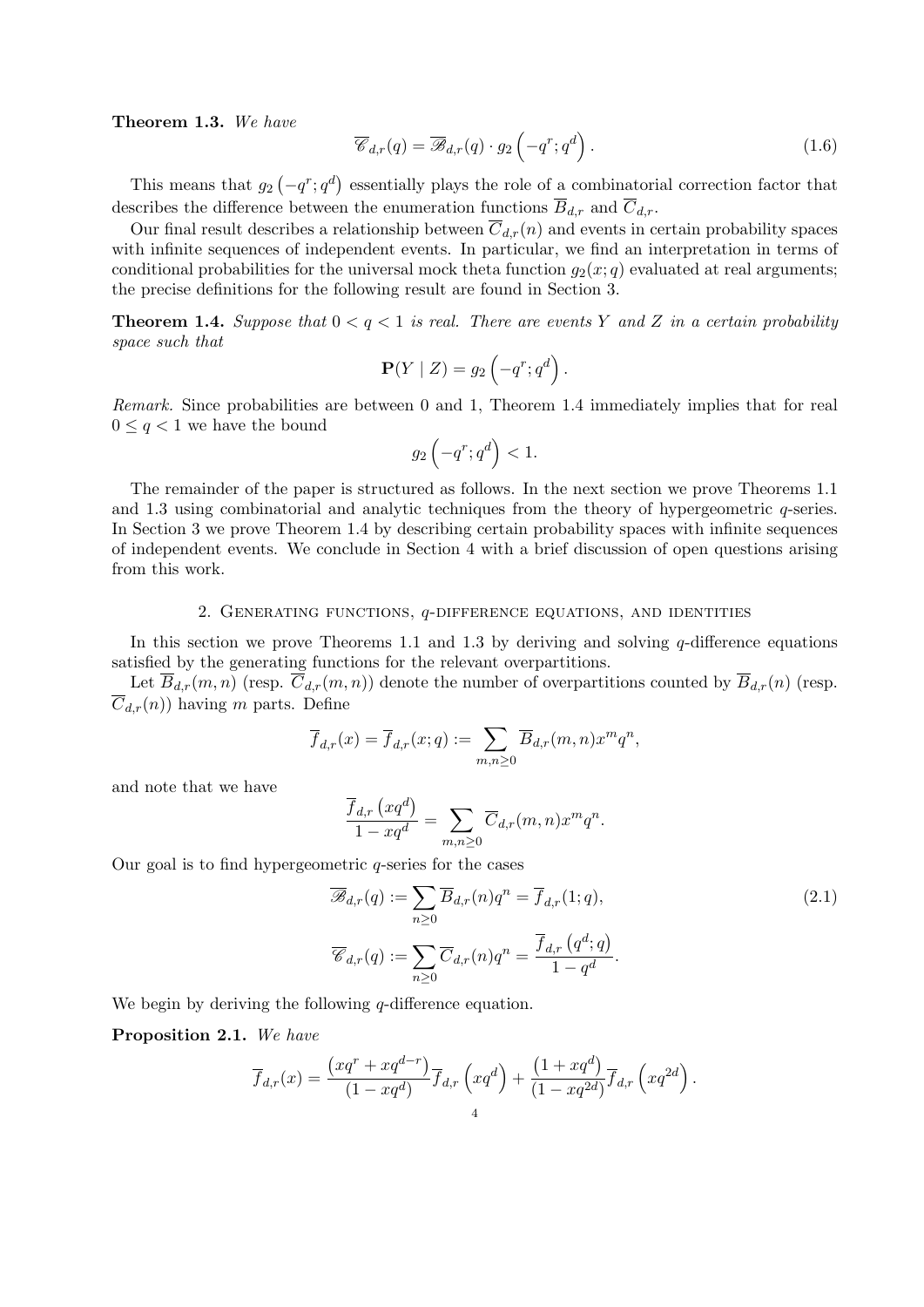*Proof.* Suppose that  $\lambda$  is an overpartition counted by  $\overline{B}_{d,r}(m,n)$  for some *m* and *n*. Then by condition (*i*) in the definition of  $\overline{B}_{d,r}(n)$ , the smallest part  $\lambda_1$  is either  $\overline{r}, \overline{d-r}, \overline{d}$ , or something larger. We look at the four cases separately.

In the first case, we may remove the part of size  $\bar{r}$  and any possible occurrences of *d*. All parts are now larger than *d* and so we may subtract *d* from each part to obtain a new overpartition  $\mu$ . We claim that  $\mu$  is an overpartition counted by  $\overline{B}_{d,r}(m-t-1,n-r-(m-1)d)$ , where *t* is the number of occurrences of *d* in  $\lambda$ . To see this, first note that in passing from  $\lambda$  to  $\mu$  we have not affected conditions *(ii)* or *(iii)* in the definition of  $B_{d,r}(n)$ . Indeed, subtracting *d* from each part does not alter the residue class of a given part modulo *d* or the difference between two parts modulo 2*d*. Hence we only need to verify that  $\mu$  satisfies condition (*i*). For this, suppose first that there are no occurrences of *d* in  $\lambda$ . Then adding *r* to the  $\bar{r}$ -column of (1.4) we see that  $\lambda_2 \equiv \overline{d+r}$ ,  $\overline{2d-r}$ ,  $\overline{2d}$ , or *d* modulo 2*d*, and so

$$
\mu_1 = \lambda_2 - d \equiv \overline{r}, \overline{d-r}, \overline{d}, \text{ or } 2d \pmod{2d},
$$

as required. The argument is similar if *d* does occur in  $\lambda$ , as then  $\mu_1 = \lambda_j - d$ , where  $\lambda_j$  is the first part in  $\lambda$  that is larger than *d*. Thus, the overpartitions counted by  $\overline{B}_{d,r}(m,n)$  with  $\lambda_1 = \overline{r}$  are generated by

$$
\frac{xq^r}{1-xq^d}\overline{f}_{d,r}\left(xq^d\right).
$$

Reasoning along the same lines we find that the overpartitions counted by  $\overline{B}_{d,r}(m,n)$  with  $\lambda_1 = \overline{d-r}$  are generated by

$$
\frac{xq^{d-r}}{1-xq^d}\overline{f}_{d,r}\left(xq^d\right),\,
$$

the overpartitions counted by  $\overline{B}_{d,r}(m,n)$  with  $\lambda_1 = \overline{d}$  are generated by

$$
\frac{xq^d}{1-xq^{2d}}\overline{f}_{d,r}\left(xq^{2d}\right),\tag{2.2}
$$

and the overpartitions counted by  $\overline{B}_{d,r}(m,n)$  with  $\lambda_1 > d$  are generated by

$$
\frac{1}{1 - xq^{2d}} \overline{f}_{d,r} \left( xq^{2d} \right). \tag{2.3}
$$

For (2.2) and (2.3), note that there is a possibility of nonoverlined parts of size 2*d*, but that all subsequent parts are larger than 2*d*. Putting the four cases together gives the statement of the proposition.

 $\Box$ 

In order to find a hypergeometric solution to the recurrence in Proposition 2.1, we introduce an auxiliary function with an additional parameter.

**Proposition 2.2.** *Suppose that*  $F(x, y; q)$  *satisfies the q-difference equation* 

$$
F(x, y; q) = \frac{(xy + xy^{-1}q)}{1 - xq} F(xq, y; q) + \frac{1 + xq}{1 - xq^{2}} F(xq^{2}, y; q)
$$

*for all complex parameters with*  $|x|, |q| < 1$ , and  $F(x, y; q) \rightarrow 1$  as  $x \rightarrow 0$ . Then

$$
F(x, y; q) = \frac{(-x; q)_{\infty}}{(xq; q)_{\infty}} \sum_{n \ge 0} \frac{(y, y^{-1}q; q)_n (-x)^n}{(q^2; q^2)_n}
$$
  
= 
$$
\frac{(-xy, -xy^{-1}q; q)_{\infty}}{(xq, -q; q)_{\infty}} \sum_{n \ge 0} \frac{(-x, x; q)_n q^{\frac{n(n+1)}{2}}}{(q, -xy, -xy^{-1}q; q)_n}.
$$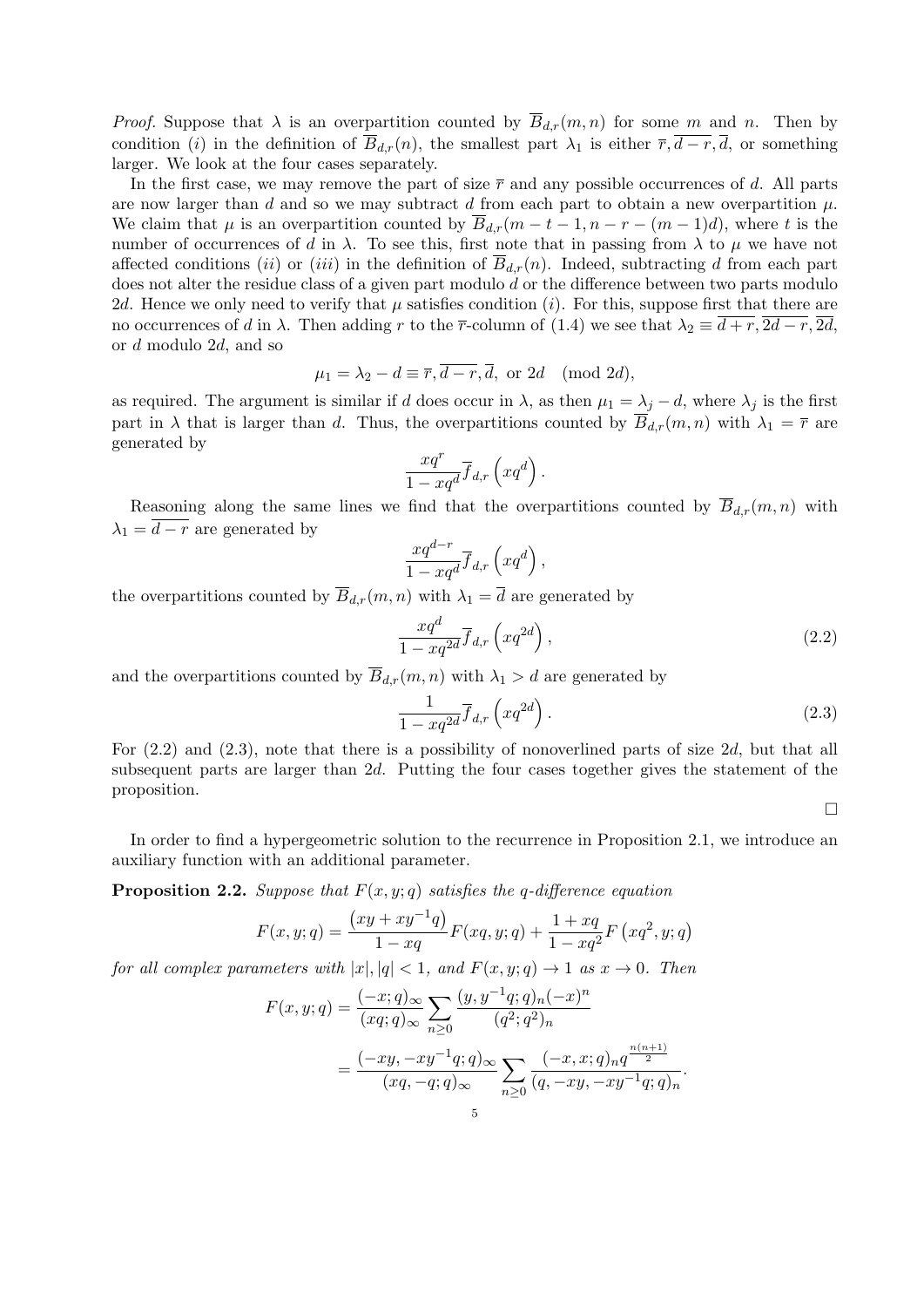Recalling Proposition 2.1 and plugging in  $q \mapsto q^d, y = q^r$  and  $x = 1$  or  $x = q^d$  to Proposition 2.2, we immediately obtain the following formulas, which are Theorems 1.1 and 1.3 (also recall (1.3)).

**Corollary 2.3.** *We have*

$$
\overline{\mathscr{B}}_{d,r}(q) = \frac{\left(-q^r, -q^{d-r}; q^d\right)_{\infty}}{\left(q^{2d}; q^{2d}\right)_{\infty}},
$$
\n
$$
\overline{\mathscr{C}}_{d,r}(q) = \frac{\left(-q^r, -q^{d-r}; q^d\right)_{\infty}}{\left(q^{2d}; q^{2d}\right)_{\infty}} \sum_{n\geq 0} \frac{\left(-q^d; q^d\right)_n q^{\frac{dn(n+1)}{2}}}{\left(-q^r, -q^{d-r}; q^d\right)_{n+1}}
$$
\n
$$
= \frac{\left(-q^r, -q^{d-r}; q^d\right)_{\infty}}{\left(q^{2d}; q^{2d}\right)_{\infty}} q_2 \left(-q^r, q^d\right).
$$

We may also plug in  $x = -1$  or  $x = -\underline{q}^d$  to obtain formulas for  $\overline{B}_{d,r,+}(n) - \overline{B}_{d,r,-}(n)$  and  $\overline{C}_{d,r,+}(n) - \overline{C}_{d,r,-}(n)$ , where  $\overline{B}_{d,r,\pm}(n)$  (resp.  $\overline{C}_{d,r,\pm}(n)$ ) is the number of overpartitions of *n* counted by  $\overline{B}_{d,r}(n)$  (resp.  $\overline{C}_{d,r}(n)$ ) having an even/odd number of parts.

**Corollary 2.4.** *We have*

$$
\sum_{n\geq 0} \left(\overline{B}_{d,r,+}(n) - \overline{B}_{d,r,-}(n)\right) q^n = \frac{\left(q^r, q^{d-r}; q^d\right)_{\infty}}{\left(-q^d; q^d\right)_{\infty}^2},
$$
\n
$$
\sum_{n\geq 0} \left(\overline{C}_{d,r,+}(n) - \overline{C}_{d,r,-}(n)\right) q^n = \frac{\left(q^r, q^{d-r}; q^d\right)_{\infty}}{\left(-q^d; q^d\right)_{\infty}^2} \sum_{n\geq 0} \frac{\left(-q^d; q^d\right)_n q^{\frac{dn(n+1)}{2}}}{\left(q^r, q^{d-r}; q^d\right)_{n+1}}
$$
\n
$$
= \frac{\left(q^r, q^{d-r}; q^d\right)_{\infty}}{\left(-q^d; q^d\right)_{\infty}^2} g_2\left(q^r; q^d\right).
$$

*Proof of Proposition 2.2.* We first find a hypergeometric solution to the *q*-difference equation (which must be unique as in Lemma 1 of  $[5]$ , and then use a  $3\phi_2$  transformation to obtain the result. It is convenient to renormalize the *q*-difference equation by defining

$$
G(x, y; q) = G(x) := \frac{(xq; q)_{\infty}}{(-x; q)_{\infty}} F(x, y; q).
$$
\n(2.4)

One then easily sees that this function satisfies the equation

$$
(1+x)G(x) = (xy + xy^{-1}q)G(xq) + (1-xq)G(xq^{2}).
$$
\n(2.5)

If we expand *G* as a series in *x*, writing  $G(x) =: \sum_{n\geq 0} A_n x^n$ , then isolating the  $x^n$  coefficient of (2.5) implies (after some simplification) that

$$
A_n = -\frac{\left(1 - yq^{n-1}\right)\left(1 - y^{-1}q^n\right)}{1 - q^{2n}} A_{n-1}.
$$

Since we clearly have  $A_0 = 1$ , we find a hypergeometric series for  $G(x, y; q)$ , which combines with (2.4) to give the solution

$$
F(x, y; q) = \frac{(-x; q)_{\infty}}{(xq; q)_{\infty}} \sum_{n \ge 0} \frac{(y, y^{-1}q; q)_n (-x)^n}{(q^2; q^2)_n}.
$$

Finally, we use the following <sup>3</sup>*ϕ*<sup>2</sup> transformation (which is found in an equivalent form as equation  $(III.10)$  in [9])

$$
\sum_{n\geq 0}\frac{\left(\frac{aq}{bc},d,e;q\right)_n}{\left(q,\frac{aq}{b},\frac{aq}{c};q\right)_n}\left(\frac{aq}{de}\right)^n = \frac{\left(\frac{aq}{d},\frac{aq}{e},\frac{aq}{bc};q\right)_{\infty}}{\left(\frac{aq}{b},\frac{aq}{c},\frac{aq}{de};q\right)_{\infty}}\sum_{n\geq 0}\frac{\left(\frac{aq}{de},b,c;q\right)_n}{\left(q,\frac{aq}{d},\frac{aq}{e};q\right)_n}\left(\frac{aq}{bc}\right)^n.
$$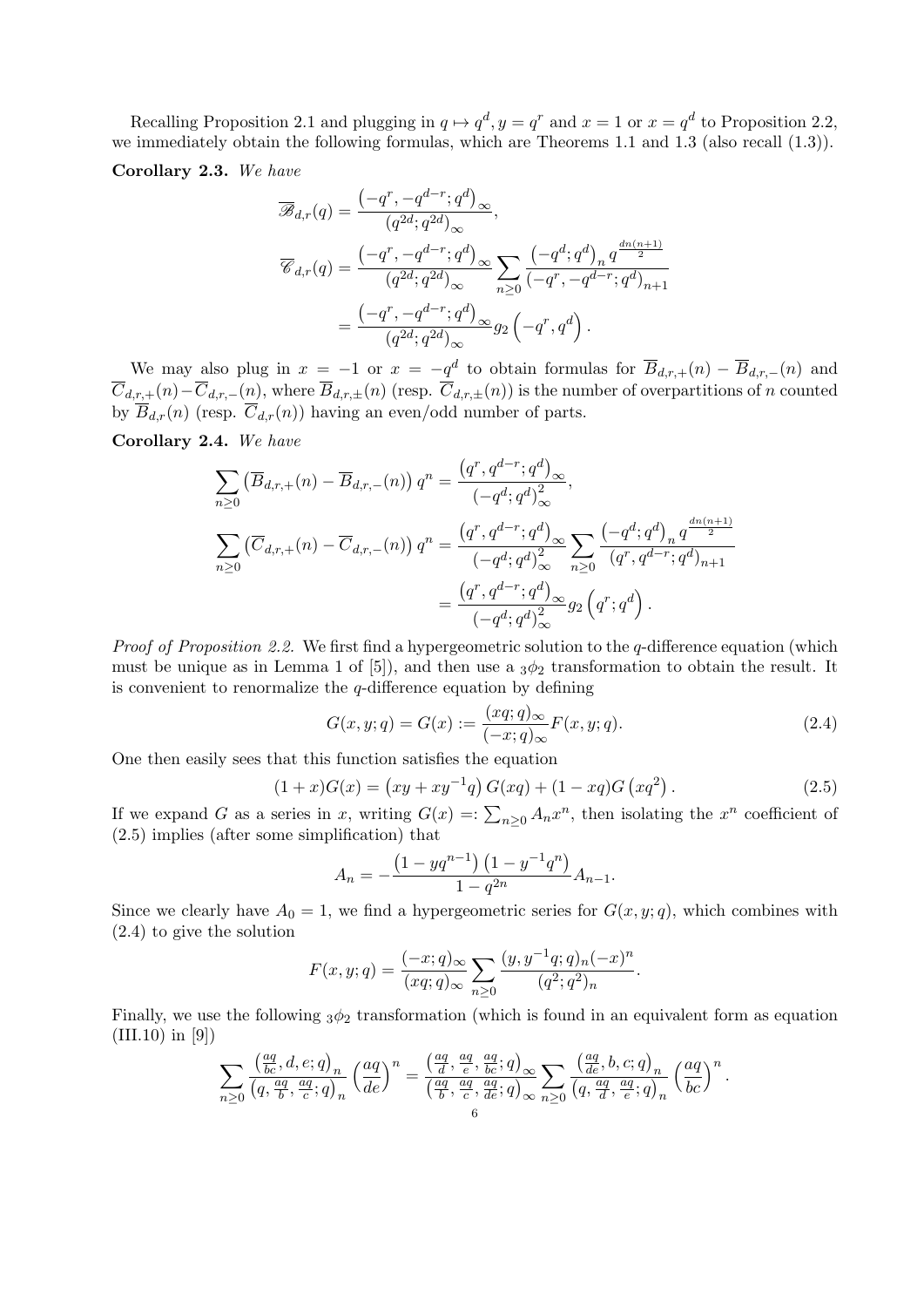Setting  $a = -x$ ,  $b = x$ ,  $c \to \infty$ ,  $d = y$ , and  $e = y^{-1}q$  gives the result. □

### 3. Probabilistic interpretation of universal mock theta function

In this section we prove the remarkable fact that Gordon and McIntosh's universal mock theta function at real arguments occurs naturally as the conditional probability of certain events in simple probability spaces.

For  $k \geq 1$ , define independent events  $N_{kd}$  and  $O_k$  that occur with probabilities

$$
\mathbf{P}(N_{kd}) = n_{kd} := q^{kd} \quad \text{and} \quad \mathbf{P}(O_k) = o_k := \frac{q^k}{1 + q^k}, \tag{3.1}
$$

with complementary probabilities  $\overline{n}_{kd} := 1 - n_{kd}, \overline{o}_k := 1 - o_k$ . We further let  $T_k$  denote trivial events that each occur with probability 1. For any events *R* and *S*, we adopt the space-saving notational conventions  $RS := R \cap S$ .

We now define additional events based on the sequences of  $N_{kd}$ s and  $O_k$ s. First we introduce further auxiliary events, as for  $j \geq 1$  we set

$$
E_j := \begin{cases} O_{nd+r}\overline{O}_{nd+d-r}\overline{O}_{(n+1)d} \cup \overline{O}_{nd+r} & \text{if } j = nd+r, \\ O_{nd+d-r}\overline{O}_{(n+1)d} \cup \overline{O}_{nd+d-r} & \text{if } j = nd+d-r, \\ O_{(n+1)d}\overline{O}_{(n+1)d+r}\overline{O}_{(n+1)d+d-r}\overline{O}_{(n+2)d}\overline{N}_{(n+1)d} \cup \overline{O}_{(n+1)d} & \text{if } j = (n+1)d, \\ T_j & \text{if } j \not\equiv 0, \pm r \pmod{d}. \end{cases}
$$

Note that  $E_i$  is independent from all  $N_{kd}$  and  $O_k$ s if  $j \neq 0, \pm r \pmod{d}$ . Our main focus in this section is then on the events

$$
W_{d,r} := \bigcap_{j\geq 1} E_j, \qquad X_{d,r} := \bigcap_{j\geq d+1} E_j.
$$

In words,  $W_{d,r}$  is the event such that if  $O_{dn+r}$  occurs, then  $O_{dn+d-r}$  and  $O_{(n+1)d}$  do not occur; if  $O_{dn+d-r}$  occurs, then  $O_{(n+1)d}$  does not occur; and if  $O_{(n+1)d}$  occurs, then  $N_{(n+1)d}$ ,  $O_{(n+1)d+r}$ ,  $O_{(n+1)d+d-r}$  and  $O_{(n+2)d}$  do not occur. The event  $X_{d,r}$  has the same conditions beginning from  $O_{d+r}$ , with no restrictions on  $N_d$ ,  $O_r$ ,  $O_{d-r}$  or  $O_d$ .

Note that by using basic set operations, the conditions for the event  $W_{d,r}$  can alternatively be written as

$$
\bigcap_{n\geq 0} \left( O_{nd+r}\overline{O}_{nd+d-r}\overline{O}_{(n+1)d} \cup \overline{O}_{nd+r}O_{nd+d-r}\overline{O}_{(n+1)d} \right)
$$
\n
$$
\cup \overline{O}_{nd+r}\overline{O}_{nd+d-r}\overline{N}_{(n+1)d}\overline{O}_{(n+1)d+r}\overline{O}_{(n+1)d+d-r}\overline{O}_{(n+2)d} \right).
$$
\n(3.2)

In other words, either exactly one of  $O_{nd+r}$  or  $O_{nd+d-r}$  occurs, or neither of them do, with resulting gap conditions on subsequent events.

**Theorem 3.1.** *Suppose that*  $0 < q < 1$ *. The following identities hold:* 

(i) 
$$
\mathbf{P}(W_{d,r} | X_{d,r}) = \frac{1}{(1+q^r) (1+q^{d-r}) (1+q^d)} \cdot \frac{1}{g_2(-q^r; q^d)},
$$
  
(ii)  $\mathbf{P}(\overline{O}_r \overline{O}_{d-r} \overline{O}_d | W_{d,r}) = g_2(-q^r; q^d).$ 

*Proof.* For fixed  $(d, r)$ , let  $W_k$  denote the event that all of the conditions in the definition of  $W_{d,r}$ are met beginning from  $E_{kd+r}$  (or, equivalently, from  $E_{kd+1}$ ), so that

$$
\mathcal{W}_k = \bigcap_{j > kd} E_j.
$$

For example,  $W_0 = W_{d,r}$ , and  $W_1 = X_{d,r}$ .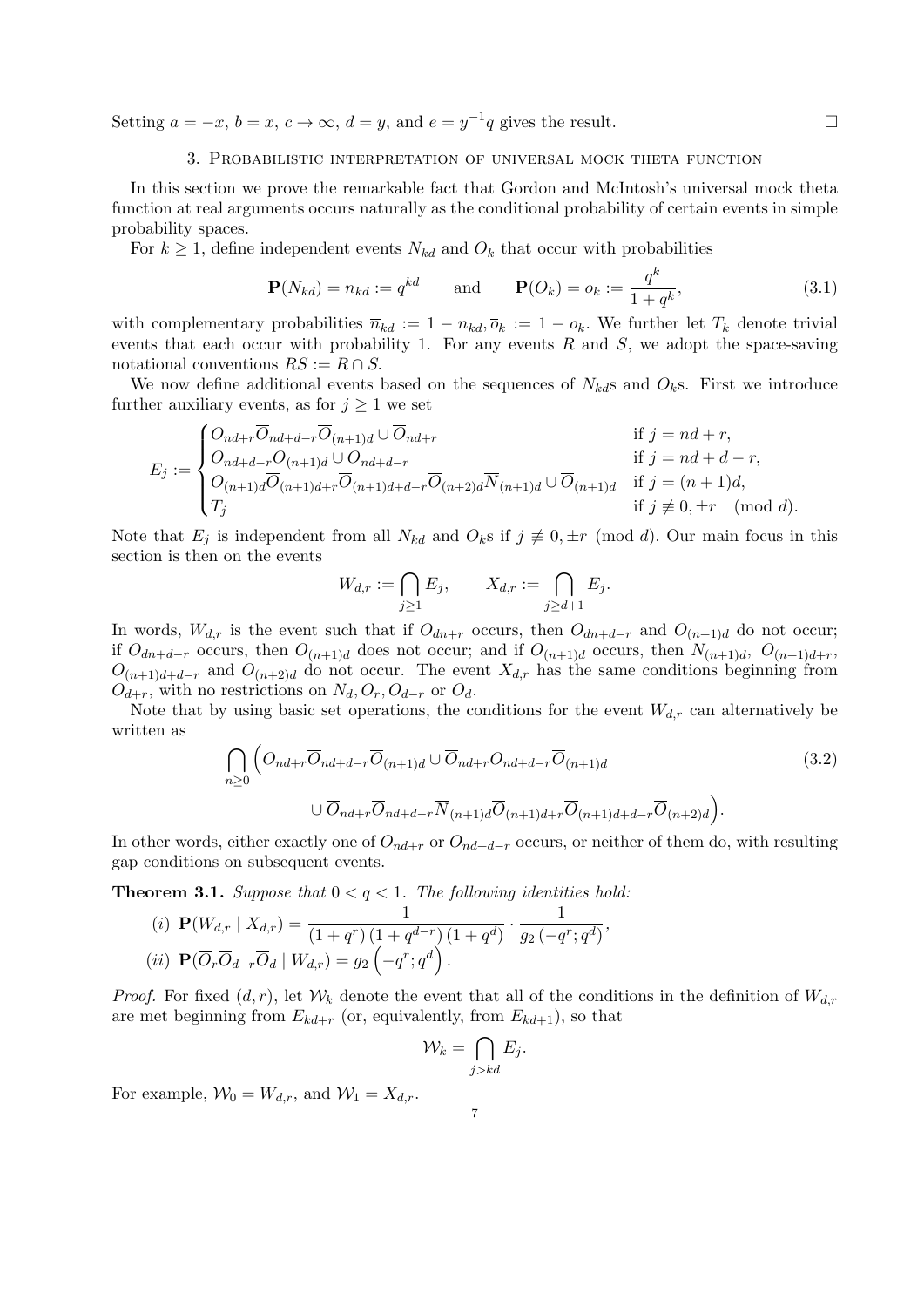Then it is clear from (3.2) that the probabilities of these events satisfy the recurrence

$$
\mathbf{P}(\mathcal{W}_k) = \left( o_{kd+r} \overline{o}_{kd+d-r} \overline{o}_{(k+1)d} + \overline{o}_{kd+r} o_{kd+d-r} \overline{o}_{(k+1)d} \right) \mathbf{P}(\mathcal{W}_{k+1}) + \overline{n}_{(k+1)d} \cdot \overline{o}_{kd+r} \overline{o}_{kd+d-r} \overline{o}_{(k+1)d+r} \overline{o}_{(k+1)d+d-r} \overline{o}_{(k+2)d} \mathbf{P}(\mathcal{W}_{k+2}).
$$
\n(3.3)

In order to compare these probabilities to overpartitions counted by  $\overline{B}_{d,r}(n)$ , we define yet another renormalization of the generating functions. Specifically, let

$$
h_{d,r}(x) = h_{d,r}(x;q) := \frac{(xq^d;q^d)_{\infty}}{(-xq^r,-xq^{d-r},-xq^d;q^d)_{\infty}} \overline{f}_{d,r}(x;q),
$$
\n(3.4)

so that by Proposition 2.1 we have the *q*-difference equation

$$
h_{d,r}(x) = \frac{xq^r + xq^{d-r}}{(1+xq^r)(1+xq^{d-r})(1+xq^d)} h_{d,r}\left(xq^d\right)
$$
  
+ 
$$
\left(1 - xq^d\right) \cdot \frac{1}{(1+xq^r)(1+xq^{d-r})(1+xq^{d+r})(1+xq^{2d-r})(1+xq^{2d})} h_{d,r}\left(xq^{2d}\right).
$$
\n(3.5)

If we now define  $\mathcal{H}_k = \mathcal{H}_k(q) := h_{d,r}(q^{kd})$  and recall (3.1), then (3.5) implies that the recurrence (3.3) holds with  $\mathcal{H}_k$  in place of  $\mathbf{P}(\mathcal{W}_k)$ . We observe that as  $k \to \infty$ , we have the limit  $\mathcal{H}_k \to 1$ , because  $h_{d,r}(x) \to 1$  as  $x \to 0$ . Similarly, we also have  $\mathbf{P}(\mathcal{W}_k) \to 1$  since there are no conditions on any  $N_i$  or  $O_i$  in the limit. This boundary condition guarantees that the recurrence has a unique solution, hence

$$
\mathbf{P}(\mathcal{W}_k) = \mathcal{H}_k(q) = h_{d,r}\left(q^{kd}\right).
$$

We can now complete the proof of the theorem. For part (*i*), we calculate

$$
\mathbf{P}(W_{d,r} \mid X_{d,r}) = \frac{\mathbf{P}(W_{d,r})}{\mathbf{P}(X_{d,r})} = \frac{\mathbf{P}(W_0)}{\mathbf{P}(W_1)} = \frac{\left(1 - q^d\right) \overline{f}_{d,r}(1)}{\left(1 + q^r\right) \left(1 + q^{d-r}\right) \left(1 + q^d\right) \overline{f}_{d,r}\left(q^d\right)},\tag{3.6}
$$

where the last equality is due to  $(3.4)$ . The theorem statement then follows from  $(1.6)$  and  $(2.1)$ which together imply that  $\overline{f}_{d,r}(q^d) = \overline{f}_{d,r}(1) \cdot (1 - q^d)g_2(-q^r; q^d)$ .

For part (*ii*), we similarly have

$$
\mathbf{P}\left(\overline{O}_r\overline{O}_{d-r}\overline{O}_d\mid W_{d,r}\right)=\frac{\mathbf{P}\left(\overline{O}_r\overline{O}_{d-r}\overline{O}_d\cap W_{d,r}\right)}{\mathbf{P}\left(W_{d,r}\right)}=\frac{\mathbf{P}\left(\overline{O}_r\overline{O}_{d-r}\overline{O}_d\right)\mathbf{P}\left(X_{d,r}\right)}{\mathbf{P}\left(W_{d,r}\right)}=g_2\left(-q^r;q^d\right),
$$

where the final equality follows from  $(3.1)$  and the inverse of  $(3.6)$ .

 $\Box$ 

## 4. Concluding Remarks

It would be interesting to see a bijective proof of Theorem 1.1 and/or the fact that

$$
\overline{\mathscr{B}}_{d,r}(q) = \frac{\mathscr{B}_{d,r}(q)}{(q^{2d};q^{2d})_{\infty}},
$$

which follows from comparing  $(1.1)$  and Schur's theorem with Theorem 1.1. It would also be interesting to see if there are generalizations of Theorem 1.1 analogous to generalizations of Schur's theorem in [2, 4].